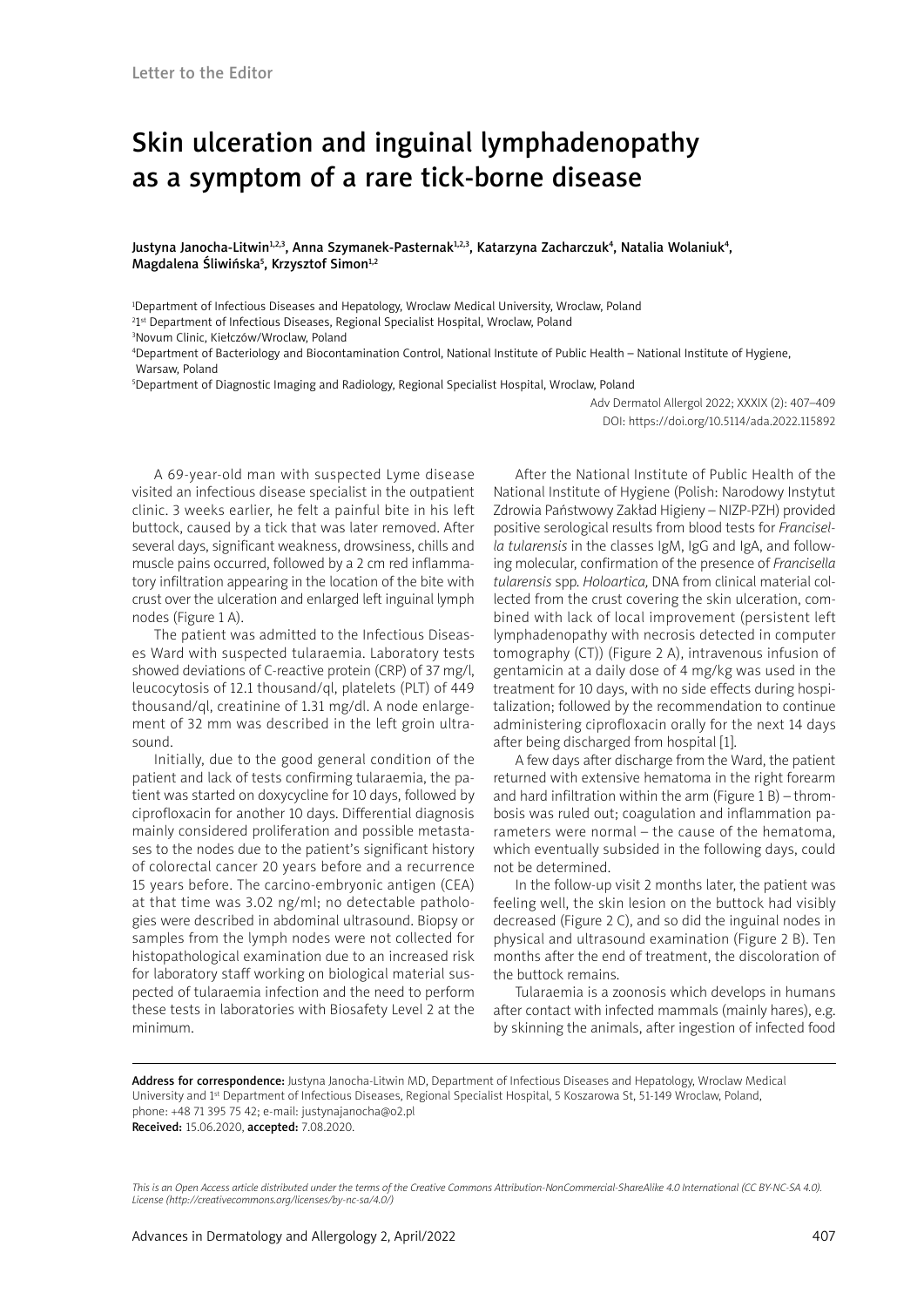

Figure 1.  $A$  – Ulceration covered with crust on the left backside.  $B$  – Right forearm hematoma.  $C$  – Evolution of the skin lesion of the left backside after treatment



Figure 2.  $A -$  Lymph node conglomerate in the left groin on CT scan.  $B -$  Control left groin ultrasound – regression of the lymph node size after treatment

or water, being stung by insect vectors (e.g. flies, ticks, mosquitoes, fleas) or by inhalation into the respiratory tract (bacterium used in bioterrorism). Tularaemia may occur in pneumonic, intestinal, ulceroglandular, oculoglandular, and oropharyngeal form, depending on where the pathogen enters the body. The most common is the ulceroglandular form, also diagnosed in our patient [2, 3]. In general, tularaemia is a relatively rare disease with a potentially severe course (pulmonary form) or a self-limiting disease. Its symptoms can be attributed to other more common diseases, and thus diagnosis of tularaemia is not easy. In Poland, several to 20–30 cases are reported annually [4].

In diagnostics of peripheral lymphadenopathy, we first take into account proliferative and haematological processes, and then infectious diseases. The fact of having been stung by an insect, coupled with the occurrence of an ulcerous skin lesion accompanied by locally enlarged nodes, should raise suspicions of tularaemia.

## Conflict of interest

The authors declare no conflict of interest.